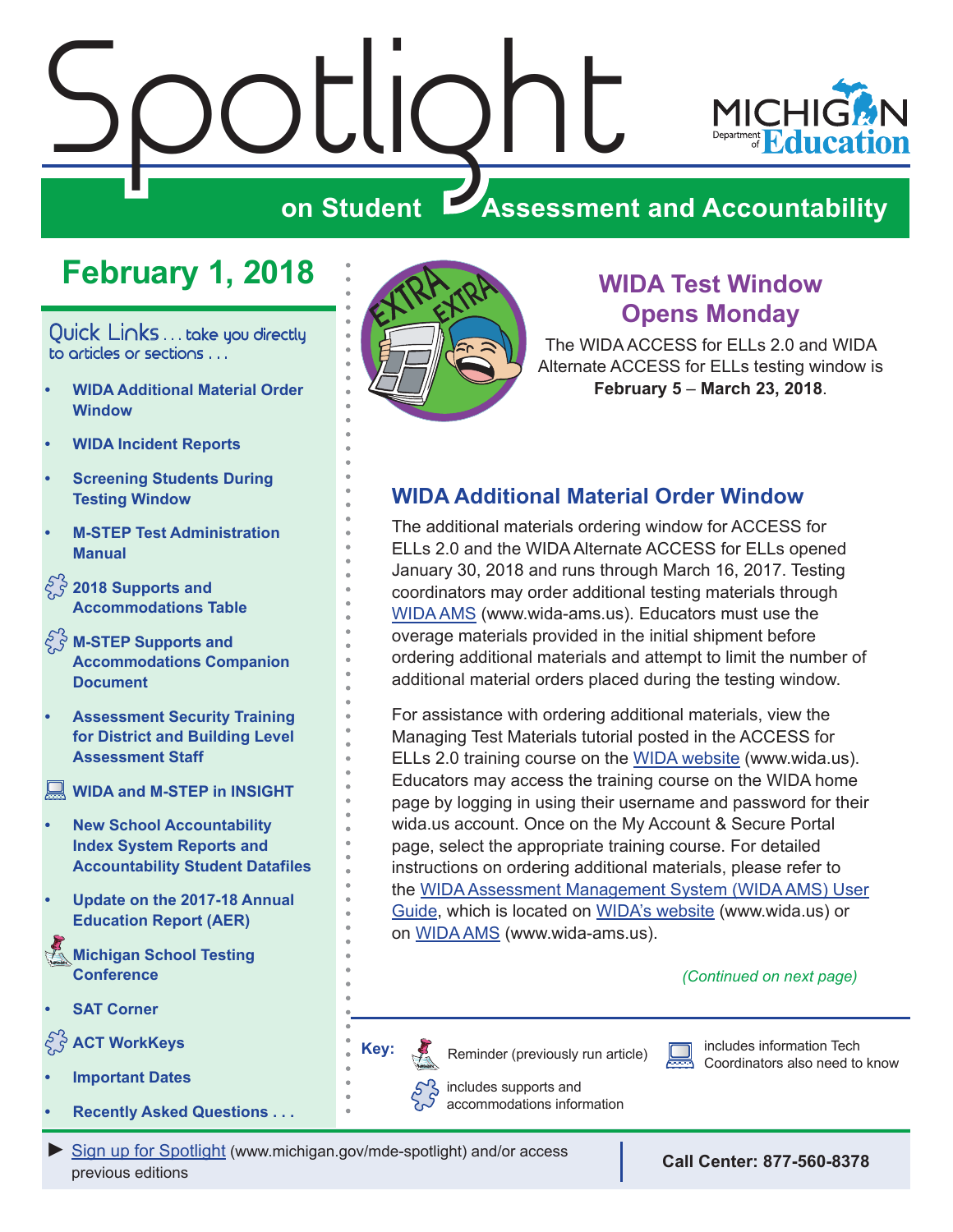### <span id="page-1-0"></span>**WIDA Incident Reports**

If testing irregularities occur before, during, or after testing, the Building or District WIDA Coordinator must report them to the Office of Educational Assessment & Accountability as soon as possible. A [WIDA ACCESS](https://www.michigan.gov/documents/mde/Incident_Reporting_520328_7.pdf)  [for ELLs 2.0 and Alternate ACCESS for ELLs Incident](https://www.michigan.gov/documents/mde/Incident_Reporting_520328_7.pdf)  [Reporting \(IR\) Guide](https://www.michigan.gov/documents/mde/Incident_Reporting_520328_7.pdf) is available. This guide identifies the incident categories and sub-categories that are used in the Secure Site Incident Reporting tool and includes sample scenarios for each category or sub-category.

### **Screening Students During Testing Window**

Students enrolling during the WIDA ACCESS for ELLs 2.0 test window are still required to be assessed on this assessment if they are identified as English Learners using MDE's Entrance & Exit Protocol. OEAA strongly recommends allowing students as much time between the Kindergarten W-APT or WIDA Screener and the summative test as possible to ensure students do not experience testing fatigue.

# **M-STEP Test Administration Manual**

The M-STEP Test Administration Manual (TAM) is now available on the [M-STEP web page](www.michigan.gov/mstep) ([www.michigan.](www.michigan.gov/mstep) [gov/mstep\)](www.michigan.gov/mstep) under the **What's New** and **Current Assessment Administration** sections. The manual provides important information for District Assessment Coordinators, Building Assessment Coordinators, and Test Administrators who are responsible for both online and paper/pencil M-STEP administrations. All staff involved in the M-STEP administration are required to read and know the policies, procedures, and guidelines documented in the TAM to ensure a valid, equitable, and trouble-free M-STEP administration.

# $\sqrt[S]{2018}$  Supports and Accommodations **Table**

The [2018 Supports and Accommodations Table](http://www.michigan.gov/documents/mde/M-STEP_Supports_and__Accommodations_Table_477120_7.pdf) is available on the following assessment web pages under the **Student Supports and Accommodations** Section:

- [M-STEP \(www.michigan.gov/mstep](www.michigan.gov/mstep))
- [MI-Access \(www.michigan.gov/mi-access\)](http://www.michigan.gov/mi-access)
- [MME](www.michigan.gov/mme) (<www.michigan.gov/mme>)
- [WIDA](www.wida.us) [\(www.michigan.gov/wida\)](www.michigan.gov/wida).

This table identifies in detail what Universal Tools, Designated Supports, and Accommodations are allowable for each M-STEP and MI-Access assessment. Additional information for SAT, ACT WorkKeys, and WIDA assessments is also included.

There is a separate [Supports and Accommodations](http://www.michigan.gov/documents/mde/K-2_Early_Literacy__Math_Accom_Table_532245_7.pdf)  [Table](http://www.michigan.gov/documents/mde/K-2_Early_Literacy__Math_Accom_Table_532245_7.pdf) specifically for the K-2 English Language Arts and Mathematics Assessments. It is located on the [Early Literacy and Mathematics Benchmark](www.michigan.gov/earlylitandmath)  [Assessments web page](www.michigan.gov/earlylitandmath) [\(www.michigan.gov/](www.michigan.gov/earlylitandmath)  [earlylitandmath\)](www.michigan.gov/earlylitandmath) under the **Current Assessment Administration** section.

**Reminder:** Educators must make individual student decisions when selecting needed supports for students.

# $\mathbb{S}^3$  M-STEP Supports and **Accommodations Companion Document**

The [2018 M-STEP Supports and Accommodations](http://www.michigan.gov/documents/mde/Supports_and_Accommodations_Companion_485850_7.pdf)  [Companion Document](http://www.michigan.gov/documents/mde/Supports_and_Accommodations_Companion_485850_7.pdf) for online and paper/pencil testing is now available. This document is intended to be a helpful resource in identifying how designated supports and accommodations on the Supports and

*(Continued on next page)*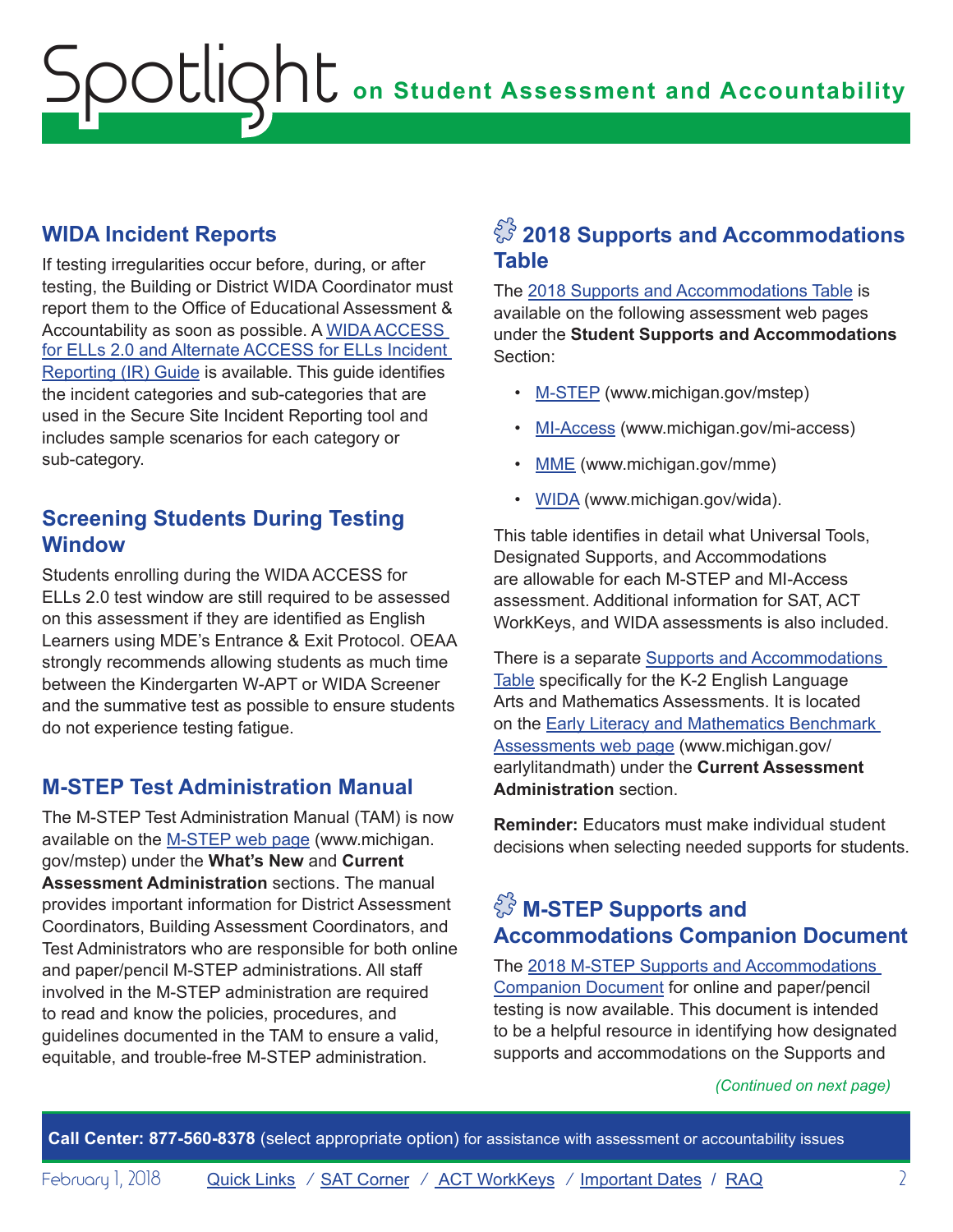<span id="page-2-0"></span>Accommodations Table are identified within eDIRECT and on answer documents. This document can be found on the [M-STEP web page](www.michigan.gov/mstep) [\(www.michigan.](www.michigan.gov/mstep) [gov/mstep\)](www.michigan.gov/mstep) under the **Student Supports and Accommodations** Section.

### **Assessment Security Training for District and Building Level Assessment Staff**

Test security is a vital consideration to ensure fair, reliable, and valid test scores, and to prevent misadministration. The Michigan Department of Education (MDE) is pleased to announce the release of the updated **Assessment Security Training** available now through the [Michigan Virtual University](http://bit.ly/MDEAssessmentSecurity)  [\(MVU\) Professional Learning Portal](http://bit.ly/MDEAssessmentSecurity) ([http://bit.ly/MDE](http://bit.ly/MDEAssessmentSecurity)  [AssessmentSecurity\)](http://bit.ly/MDEAssessmentSecurity). This four-module training series is free of cost and can be used as a supplement to your regular required district training to help your staff:

- understand the importance of test security before, during, and after test administration
- properly prepare for a smooth test administration
- identify the steps to take if something goes awry

Each module is designed to be completed in 10−15 minutes and contains a variety of engaging and interactive content pieces. Module descriptions are included below.

**Module 1: An Introduction to Test Security and Planning** – This module covers why test security is important.

**Module 2: Getting Ready for Testing** – This module covers steps to take before testing, such as staff training and preparing the testing environment. These steps will help you avoid common security problems, protecting both your staff and the validity of your test results.

**Module 3: Test Administration** – This module covers security concerns and considerations during testing. What should test administrators do on-site? What student behaviors should you watch for?

**Module 4: Incident Response** – This module covers what to do if something goes wrong. Most problems can be prevented with preparation and monitoring, and most can be mitigated with a quick and careful response.

Learners who complete all four modules and demonstrate their knowledge on a short test will be able to print a Certificate of Completion at the end of the training, which may be kept on file with other test administration documentation.

**Note:** This training is not intended to take the place of other documentation or training, such as the review of the Assessment Integrity Guide and Test Administration Manuals, or the completion of Security Compliance Forms and Seating Charts. It should be considered supplementary to the training you already conduct in your school or district.

# **WIDA and M-STEP in INSIGHT**

All of Michigan's statewide online testing uses the Data Recognition Corporation (DRC) INSIGHT application. This includes WIDA Screener Online, WIDA ACCESS for ELLs 2.0, and the upcoming spring testing (M-STEP, MI-Access, and K-2 benchmarks).

For tech setup purposes, the WIDA tests are one program and M-STEP, MI-Access, and the Early Literature and Mathmatics benchmarks are another. Each computer's INSIGHT installation can be configured for either or both testing programs. If configured for both, students will see a screen asking them to choose between WIDA and Michigan

#### *(Continued on next page)*

**Call Center: 877-560-8378** (select appropriate option) for assistance with assessment or accountability issues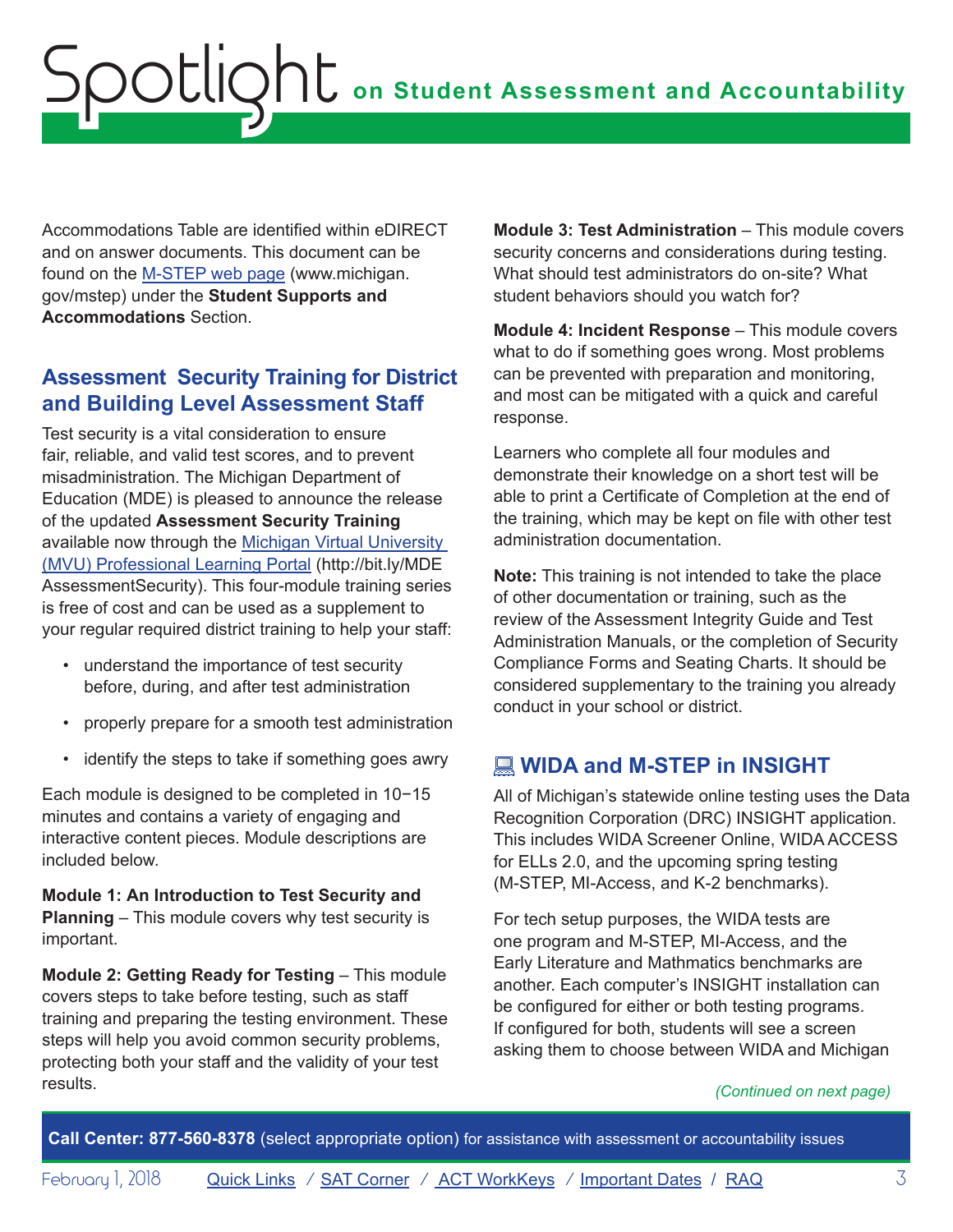<span id="page-3-0"></span>statewide testing before the usual INSIGHT welcome screen.

Schools handle this differently. Some may not have WIDA available on every device. Some may not have both programs available at all times. Some may have multiple INIGHT installations or one that serves both programs. MDE and DRC support multiple options so schools can do what works best.

Please consult your local technology coordinator if you have questions about how your local INSIGHT is set up. Technology coordinators can consult Volume III of the Technology User Guide, available on [eDIRECT](https://www.drcedirect.com/all/eca-portal-ui/welcome/MI) (http://mi.drcedirect.com) for information on setting up configurations in the "Central Office Services – Device Toolkit." (That is the name of the updated Device Toolkit whether or not you are using Central Office Services this year. Testing Site Managers use the same "Central Office Services – Device Toolkit" (despite the name.) It is easier to combine WIDA and statewide testing under a single configuration this year.

### **New School Accountability Index System Reports and Accountability Student Datafiles**

In the next few weeks, the Michigan Department of Education (MDE) will be making new Michigan School Index System reports and accountability student datafiles available for the 2016-17 school year to authorized users of the Secure Site.

The Michigan School Index System was developed to comply with the accountability requirements set forth in the Every Student Succeeds Act of 2015 (ESSA) and represents Michigan's implementation of its federally approved consolidated state plan. Under this plan, schools will receive an overall school index value ranging from 0-100 that indicates performance across

subgroups in multiple data components. The overall school index values will be used for identifying schools for state and federal supports and interventions.

Under Michigan's approved ESSA plan, schools will no longer receive a Top-to-Bottom School Ranking or School Scorecard color rating, as the Michigan School Index System replaces and unifies these former accountability reports. Data components included in school index calculations may come from: proficiency, growth, English learner (EL) progress, graduation rates, attendance rates, assessment participation rates, advanced coursework completion rates, postsecondary enrollment, and staffing levels.

Authorized users of the Secure Site will be able to download all assessment-related student accountability information in addition to aggregate school-level reports that will show all school-level information related to the calculation of schools' overall index value in the Michigan School Index System.

Implementation of the state's approved ESSA plan required many changes to how school accountability reporting has traditionally taken place. Below is a list of some of the major differences between 2016-17 accountability reports and the rankings/scorecards produced for accountability reporting in previous years.

- All schools will receive an overall school index on a 0-100 scale that will be used for identifying schools for state and federal supports and interventions.
- Schools receive credit in each area based on the degree to which the school meets its targets.
- Targets for all index system components were established based on the 75th percentile of all school rates in the respective area statewide.

#### *(Continued on next page)*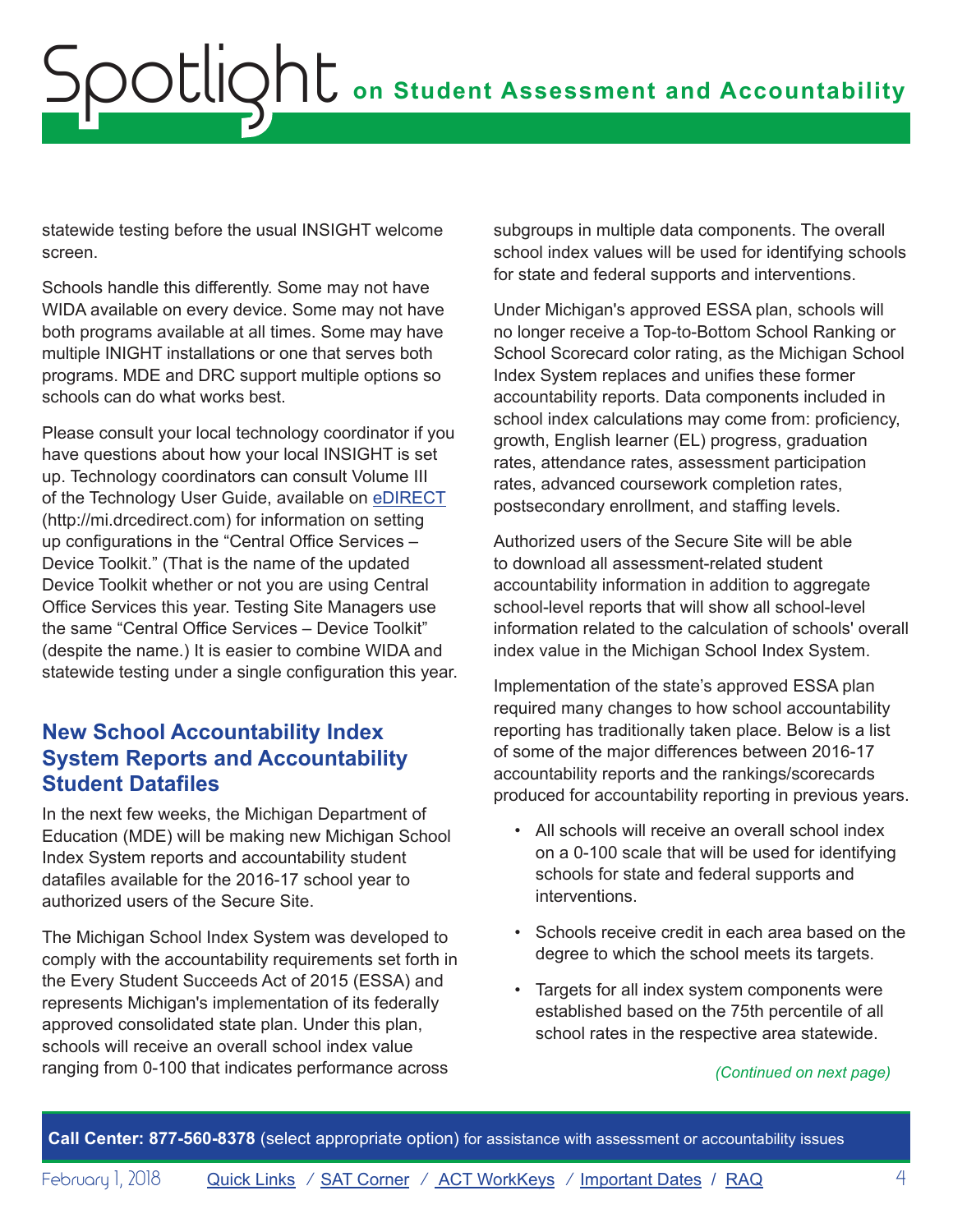<span id="page-4-0"></span>• Student growth now includes Adequate Growth Percentiles to determine if the growth component measure was met for each student.

Authorized Secure Site users will be provided an MS Excel file with a tabbed report layout providing all aggregate-level data related to the computation of overall school(s) index value(s). A diagram and set of instructions for the school accountability index report explaining the layout, components, and how authorized individuals can interact with the reports will be available at that time. Index system quides, calculation replication instructions, business rules, and data dictionaries will also be provided at that time.

The MDE will also be providing a method for schools to inquire securely about their school index results with MDE accountability staff. MDE accountability staff will review these secure communications to ensure that schools are provided ample time to review and understand their data, as well as clear up any concerns or confusion about the new set of accountability data and reports.

# **Update on the 2017-18 Annual Education Report (AER)**

The Michigan Department of Education (MDE) is currently preparing the data to be used in publishing the Annual Education Report (AER). It is anticipated that 2016-17 data necessary for the creation of 2017-18 AERs will be available in Spring 2018. As such, please note that the general report information, cover letter templates, and combined report data located on the Annual Education Report section at MISchoolData.org have not been updated to reflect the materials to be used for the 2017-18 school

year AERs. MDE will be providing additional AER information in the coming weeks.

# **K** Michigan School Testing Conference

The 2018 Michigan School Testing Conference (MSTC) will be held **February 13–15, 2018** at the Kensington Hotel in Ann Arbor, MI. The mission of MSTC is to provide educators with professional learning opportunities about assessment, as well as information on national, state, and local assessment programs and trends. The conference is unique in its match to the needs of Michigan educators, featuring examples of outstanding practices from local educators, as well as state- and nationally-renowned experts in the field.

The conference workshops are offered on **Tuesday, February 13, 2018** from 8:30–11:45 AM and 1:00–4:15 PM, with registration beginning at 7:30 AM. A light lunch will be offered for all conference workshop attendees.

The regular conference takes place on **Wednesday, February 14** and **Thursday, February 15, 2018**. Keynote presenters include Andrew Ho (Harvard), Andy Middlestead (MDE), and Mark Reckase (Michigan State University).

For conference program information and registration, go to the [MSTC online registration site](http://gomasa.org/events/2018-michigan-school-testing-conference/) [\(http://gomasa.](http://gomasa.org/events/2018-michigan-school-testing-conference/) [org/events/2018-michigan-school-testing-conference/\)](http://gomasa.org/events/2018-michigan-school-testing-conference/).

**Call Center: 877-560-8378** (select appropriate option) for assistance with assessment or accountability issues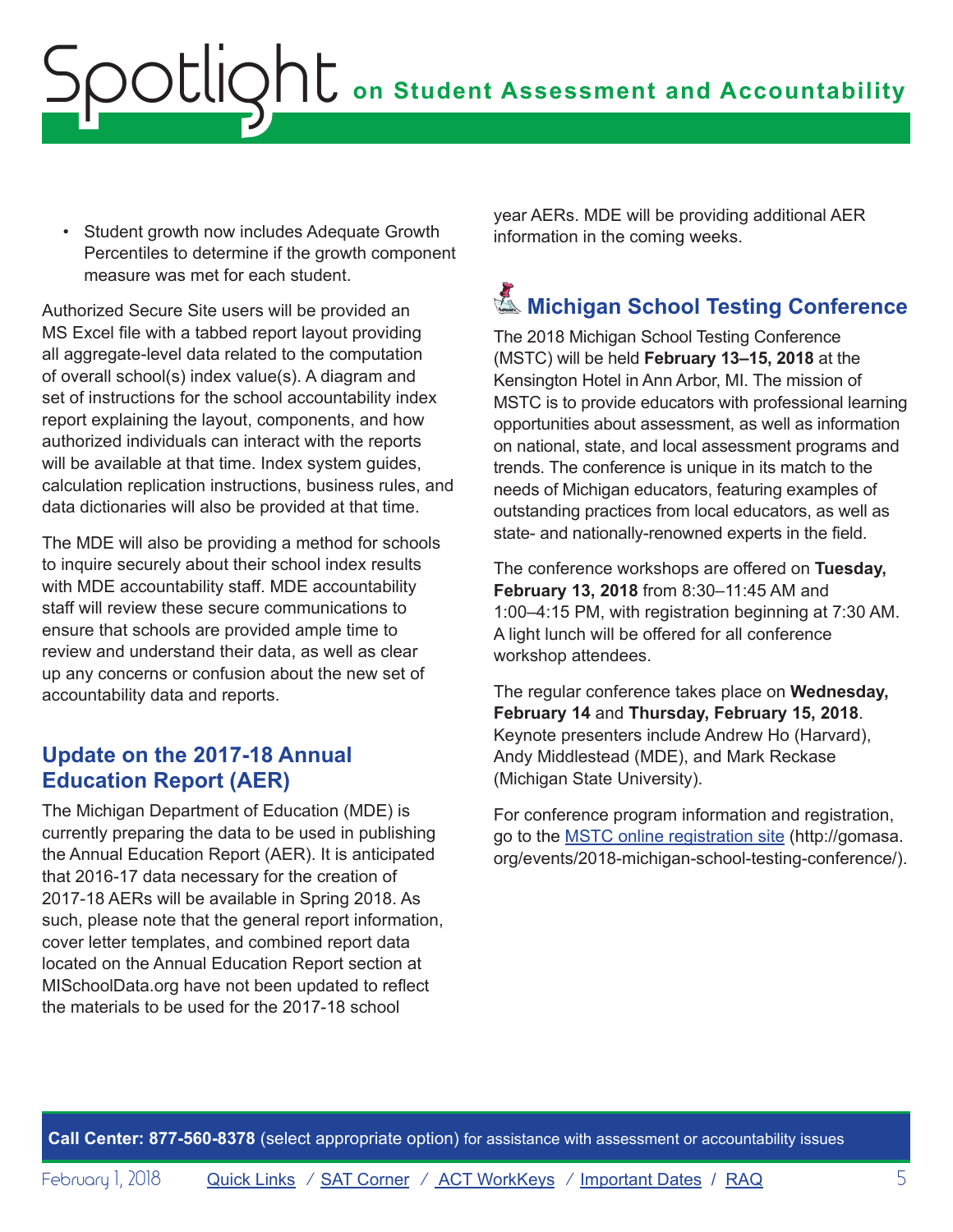# <span id="page-5-1"></span>SAT Corner

<span id="page-5-0"></span>Spotlight

 *Information on SAT*™*, PSAT 8/9*™*, and PSAT10*™ *provided by the College Board*

### **Questions about Spring PSAT 8/9, PSAT 10, or SAT?**

- call the Michigan Educator Hotline: 866-870-3127 (select Option 1)
- email [michiganadministratorsupport@](mailto:michiganadministratorsupport%40collegeboard.org?subject=) [collegeboard.org](mailto:michiganadministratorsupport%40collegeboard.org?subject=)

### **Shipments**

Shipments will start arriving in mid-February, beginning with the supervisor planning kit. A school will receive one Supervisor Planning Kit, which will include the materials for SAT with Essay, PSAT 10, and PSAT 8/9. If there are multiple test supervisors at your school, coordinate the distribution of these materials for each assessment. This also

**SAT with Essay Shipments**

means that a school that houses grades 7-9 and administers only the PSAT 8/9 for 9th grade would still receive materials for PSAT 10 and SAT. You can disregard these extra materials if they are not needed at your school, or distribute them to buildings with the appropriate grade levels, as needed.

District assessment coordinators will also receive a supervisor planning kit for review purposes and to assist test supervisors at the school.

Pre-administration materials and secure test materials will arrive the week of **March 19, 2018**. Note that shipments will come in multiple boxes. All materials, both standard and nonstandard, will be addressed to the test supervisor.

#### Shipment **Estimated Delivery | Main Contents (Not Exhaustive)** Supervisor Planning Kit (will contain SAT, PSAT 10, and PSAT 8/9 materials) Week of 2/19/18 Sample manuals for each assessment Sample forms for each assessment **Posters** Pre-administration Materials **and Pre-ID Labels** Week of 3/19/18 SAT Student Guides Answer sheets Answer sheet instruction booklets for students Additional manuals Pre-ID labels to be placed on answer sheets Test Materials **National Kids** Week of 3/19/18 SAT Test books Extra answer sheets Supervisor's Kit (forms and return supplies)

*(Continued on next page)*

**Call Center: 877-560-8378** (select appropriate option) for assistance with assessment or accountability issues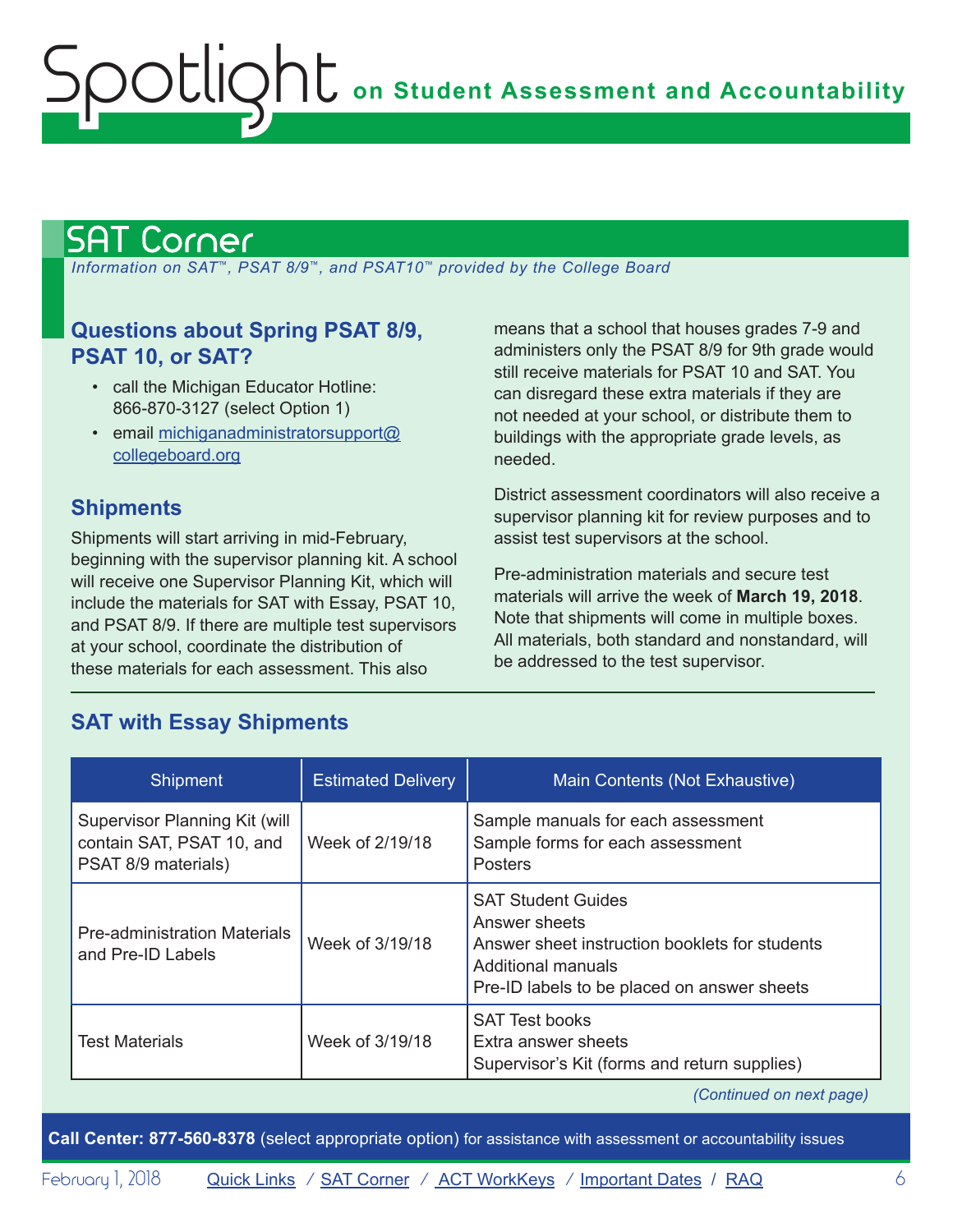# **PSAT 10 Shipments**

| <b>Shipment</b>                                          | <b>Estimated Delivery</b> | Main Contents (Not Exhaustive)                                                                                                                                               |
|----------------------------------------------------------|---------------------------|------------------------------------------------------------------------------------------------------------------------------------------------------------------------------|
| <b>Pre-administration Materials</b><br>and Pre-ID Labels | Week of 3/19/18           | <b>PSAT 10 Student Guides</b><br>Answer sheets<br>Answer sheet instruction booklets for students<br><b>Additional manuals</b><br>Pre-ID labels to be placed on answer sheets |
| <b>Test Materials</b>                                    | Week of 3/19/18           | <b>PSAT 10 Test books</b><br>Extra answer sheets<br>Answer sheet return envelopes/boxes                                                                                      |

### **PSAT 8/9 for 9th Grade Shipments**

| <b>Shipment</b>                                          | <b>Estimated Delivery</b> | Main Contents (Not Exhaustive)                                                                                                       |
|----------------------------------------------------------|---------------------------|--------------------------------------------------------------------------------------------------------------------------------------|
| <b>Pre-administration Materials</b><br>and Pre-ID Labels | Week of 3/19/18           | Answer sheets<br>Answer sheet instruction booklets for students<br>Additional manuals<br>Pre-ID labels to be placed on answer sheets |
| Test Materials                                           | Week of 3/19/18           | <b>PSAT 8/9 Test books</b><br>Extra answer sheets<br>Answer sheet return envelopes/boxes                                             |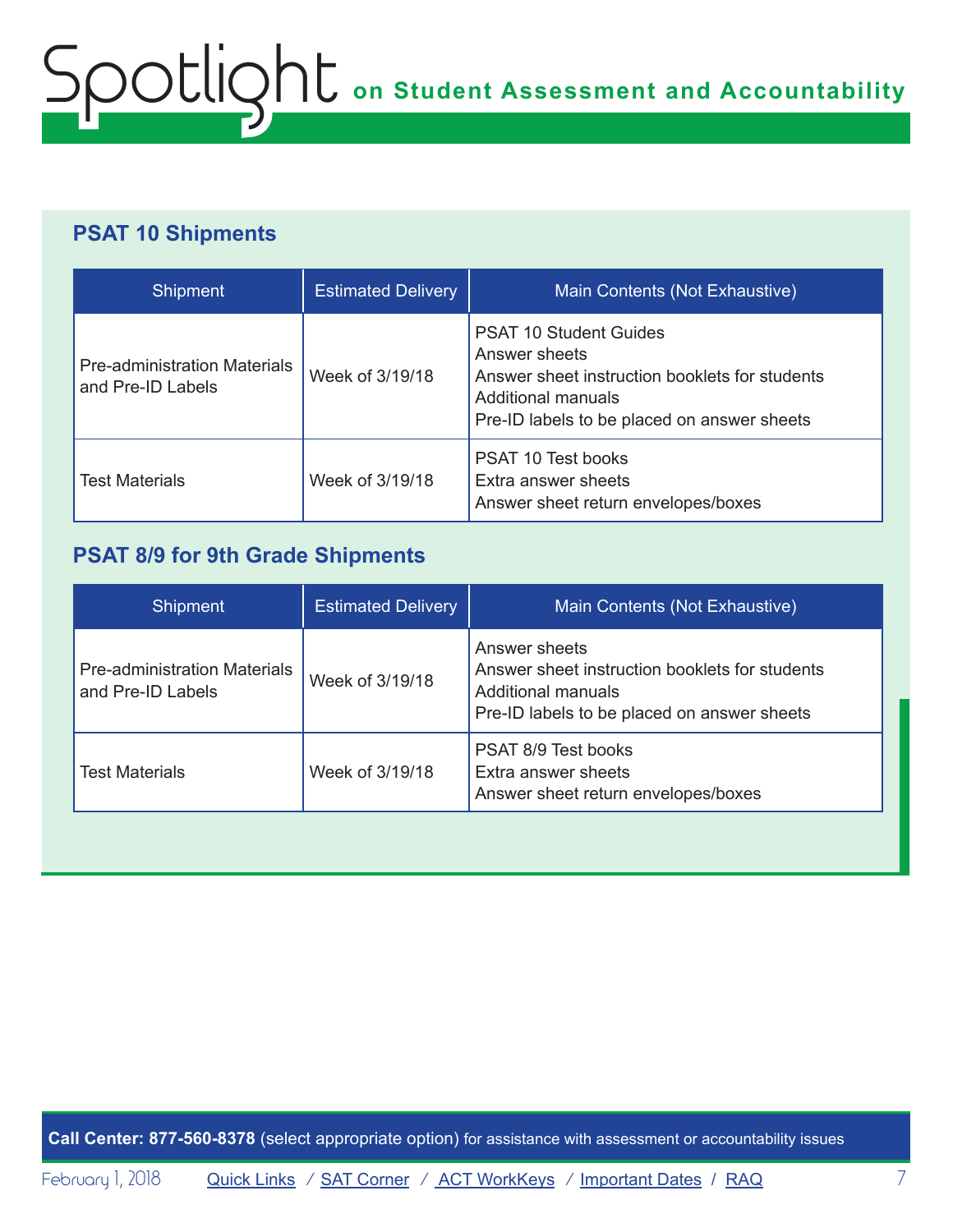<span id="page-7-1"></span><span id="page-7-0"></span>

 *Information on ACT WorkKeys® provided by the ACT*®*.*

### **Order Initial Materials and Pre-Identify Students**

The window to order ACT WorkKeys standard-time and accommodations materials and submit student data for Pre-ID barcode labels for the initial test dates (April 11 - 24, 2018) is **January 8 – February 13, 2018, 5:00 PM ET**, using the [OEAA](http://www.michigan.gov/oeaa-secure)  [Secure Site](http://www.michigan.gov/oeaa-secure) [\(www. michigan.gov/oeaa-secure](http://www.michigan.gov/oeaa-secure)).

Directions for these activities can be found on the [Secure Site Training web page](http://www.michigan.gov/securesitetraining) [\(www.michigan.](http://www.michigan.gov/securesitetraining) [gov/securesitetraining](http://www.michigan.gov/securesitetraining)) under the **Material Order** section and the **Pre-Identification of Students** section.

**CRITICAL:** Test materials will be sent to the WorkKeys Coordinator mailing address as listed in the [Educational Entity Master \(EEM\)](www.michigan.gov/EEM) ([www.](www.michigan.gov/EEM) [michigan.gov/eem](www.michigan.gov/EEM)). Refer to the [December 14,](http://www.michigan.gov/documents/mde/Spotlight_12-14-17_608699_7.pdf)  [2017 Spotlight](http://www.michigan.gov/documents/mde/Spotlight_12-14-17_608699_7.pdf) for more information about confirming contact information and updating the EEM.

For students who enroll in your school after the February 13, 2018 deadline, submit a materials order during the Additional Order window (**March 21 - 28, 2018**) or schedule them for a makeup session and order materials during the makeup ordering window (**April 11 – 12, 2018**). Be sure to submit student data so Pre-ID student barcode labels can be printed locally.

#### **Register for ACT WorkKeys Q&A Session**

ACT will be hosting two optional WorkKeys Question and Answer webinar sessions in preparation for the April test administration. To register for a session, please use the links in the table below. Registration must be completed 48 hours prior to the selected session date. Each session will be recorded and posted to the ACThosted website in the Preparation stage for those unable to attend.

| <b>Date</b> | Time (ET)   | <b>Registration Link</b> |
|-------------|-------------|--------------------------|
| Tuesday,    | $10:00 -$   | act.ilinc.com/           |
| February 6  | 11:00 AM    | register/kfjssxx         |
| Tuesday,    | $3:30-4:30$ | act.ilinc.com/           |
| March 20    | PM          | register/bwtkkjx         |

# $\sqrt[S]{3}$  Overview of Accommodated **Testing**

In accordance with Title III of the Americans with Disabilities Act (ADA), and Section 504 of the Rehabilitation Act of 1973, ACT supports the use of test accommodations and supports for individuals with disabilities and identified English learners. These accommodations and supports make interaction and communication possible and fair for each examinee.

*(Continued on next page)*

**Call Center: 877-560-8378** (select appropriate option) for assistance with assessment or accountability issues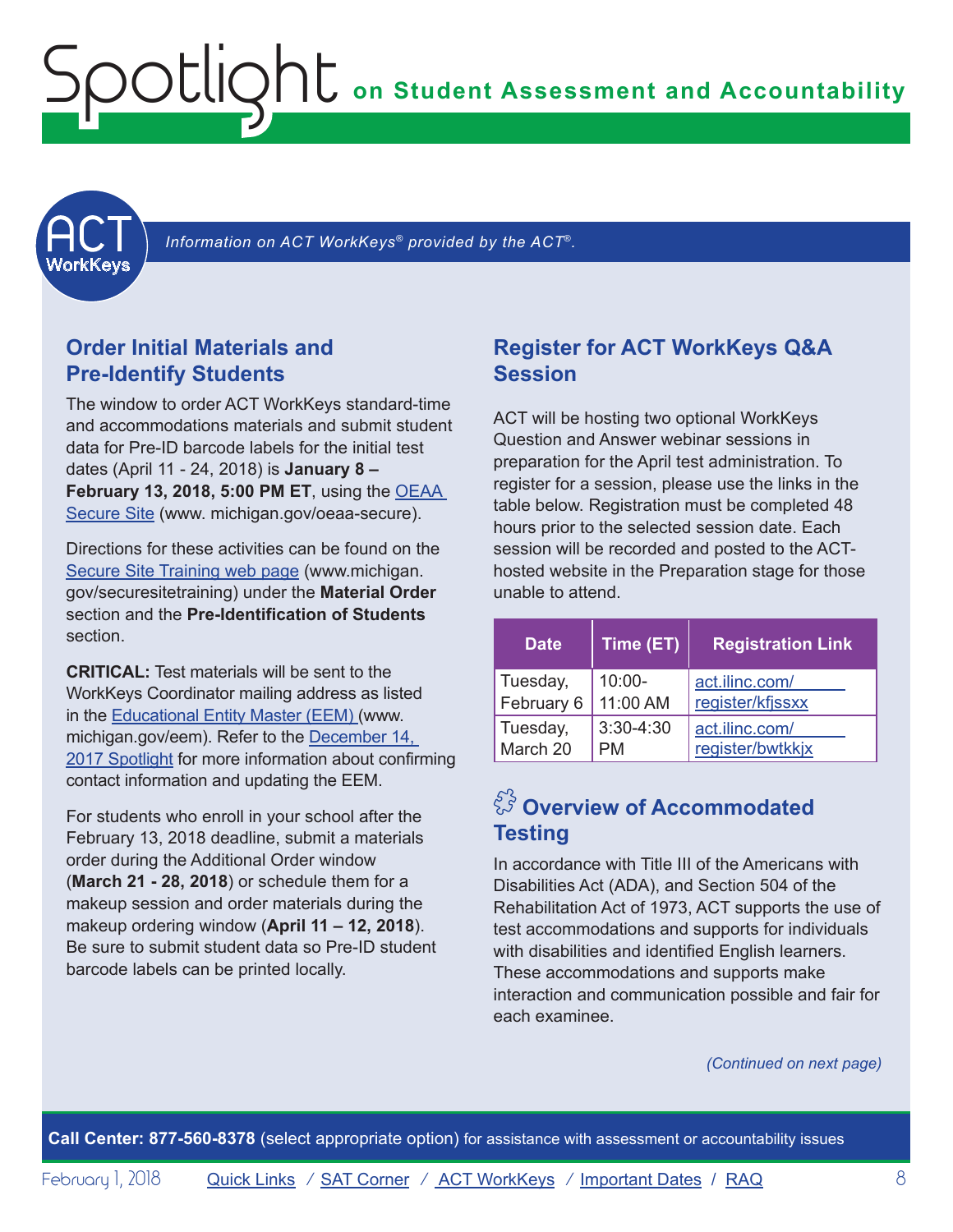Determining who qualifies for ACT-allowed accommodations and supports requires well informed educational judgement and documentation of a student's personalized accommodation plan, transition plan, or signed affidavit attesting that the student has been treated as if such a need exists. Examinees who use accommodations and supports must have prior experience using these tools. The test coordinator must obtain documentation verifying that the use of the accommodation matches an identified need and is effective for the individual. Retain the documentation for at least one year (do not send it to ACT.)

Beginning Spring 2018, Spanish is no longer considered an accommodation. Students are now eligible for a National Career Readiness Certificate (NCRC) en español if they take all three tests in Spanish and score a minimum of three on each one.

Examples of National Career Readiness Certificate (NCRC) eligible accommodations include:

- extended time testing (time-and-a-half, double time, three hours, and multi-day testing)
- use of reader/sign language interpreter for test directions, passages, and items
- alternate-format materials (Braille, Audio DVDs, and Large-Print)
- small group testing
- assistance in recording responses
- use of English Learner Supports that include:
	- $\bullet$  use of translated test directions
	- $\bullet$  use of word-to-word bilingual dictionary
	- $\bullet$  locally provided verbal translation of test directions

Examples of NCRC-ineligible modifications that change what the tests measure and result in nonreportable scores to schools and students include:

- translation of test items other than use of the Spanish test forms
- use of dictionaries with word definitions
- use of any word-to-word dictionary not approved by ACT

Every student testing with an accommodation must have the appropriate Administration Code gridded on the answer document for each test administered with an accommodation. It is critical that you grid the correct administration codes as they may affect a student's eligibility for scores and the NCRC.

For more detailed information about ACT's accommodations, policies, and the list of Administration Codes, please refer to the [ACT](http://www.act.org/content/dam/act/secured/documents/pdfs/WK-Admin-SD-Accoms-Secured.pdf#page=9)  [WorkKeys Administration Manual - Accomms Paper](http://www.act.org/content/dam/act/secured/documents/pdfs/WK-Admin-SD-Accoms-Secured.pdf#page=9) posted on th[e ACT State Testing website](http://www.act.org/stateanddistrict/michigan) ([www.act.org/](http://www.act.org/stateanddistrict/michigan) [stateanddistrict/michigan\)](http://www.act.org/stateanddistrict/michigan) in the **Configuration** stage.

# **Contacting ACT**

If you have questions, you may:

- 1. contact ACT via the [Contact Us web page](http://www.act.org/aap/state/contact.html) [\(www.act.org/aap/state/contact.html\)](www.act.org/aap/state/contact.html)
- 2. call ACT at 800-553-6244 9:30 AM – 6:00 PM ET
	- standard time: ext. 2800
	- accommodations: ext. 1788
- 3. email accommodations questions to [ACTStateAccoms@act.org](mailto:ACTStateAccoms%40act.org?subject=)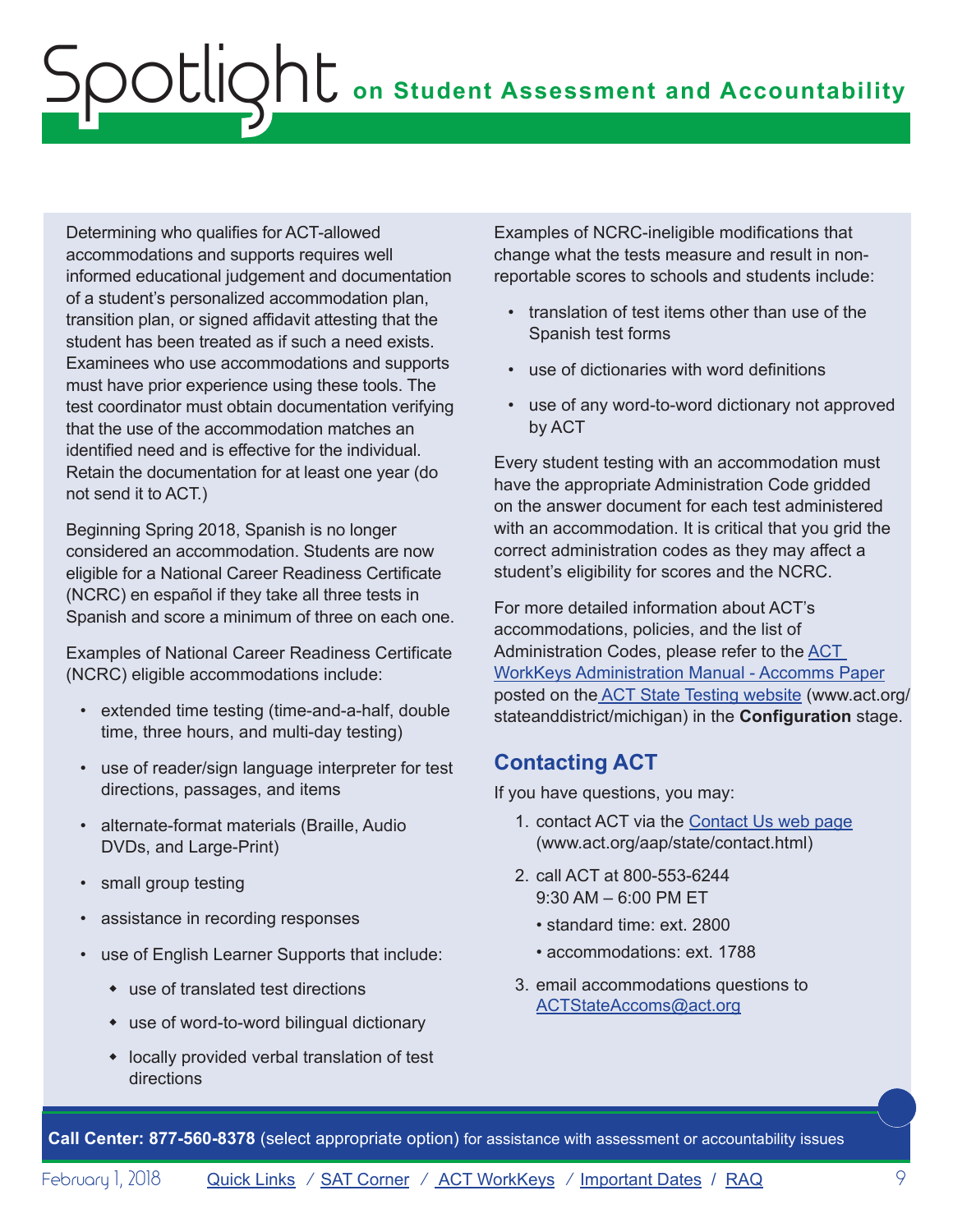# <span id="page-9-1"></span><span id="page-9-0"></span>**Important Dates**

# **Approaching Deadlines!**

#### **February 5, 2018:**

• **DEADLINE** for **WIDA** Test Exceptions in the OEAA Secure Site



# **Coming Next Week . . .**

#### **February 6, 2018, 10:00–11:00 AM:**

• **ACT WorkKeys** Q&A Session - pre-registration is required: act.ilinc.com/register/kfjssxx

# **February 2018**

#### **Now – February 13, 2018:**

- **M-STEP**, **MI-Access**, **SAT**, **PSAT 8/9**, **PSAT 10**, and **WorkKeys**:
	- $\bullet$  pre-ID students for printed barcode labels
	- $\bullet$  verify and adjust initial material orders

#### **Now – February 19, 2018:**

• **SAT**, **PSAT 10**, **PSAT 8/9** College Board accommodation request window

#### **Now – February 19, 2018:**

• **SAT**, **PSAT 10**, and **PSAT 8/9** state-allowed accommodation request window

#### **Now – February 26, 2018:**

• **M-STEP**, **MI-Access**, and **Early Literacy & Mathematics** – place students in online test sessions through the Secure Site

#### **Now – March 8, 2018:**

• **M-STEP, MI-Access,** and **Early Literacy & Mathematics** Alternate INSIGHT Availability Request window for schools that hold regular instructional hours after 4:00 PM and plan to schedule test sessions that extend beyond 4:00 PM – submit request here

#### **Now – March 23, 2018:**

• **WIDA** AMS Test Setup Available

#### **Now – May 22, 2018:**

• **M-STEP** and **MI-Access** Off-Site Test Administration Request window for individual students, such as homebound or expelled with service students – submit request here (baameap.wufoo.com/forms/offsite-testadministration-request-spring-2018/)

#### **February 5, 2018 – March 23, 2018**

• **WIDA ACCESS for ELLs** and **WIDA Alternate ACCESS for ELLs** testing window

# **March 2018**

#### **March 20, 2018, 3:30–4:30 AM:**

• **ACT WorkKeys** Q&A Session - pre-registration is required: act.ilinc.com/register/bwtkkjx

**Call Center: 877-560-8378** (select appropriate option) for assistance with assessment or accountability issues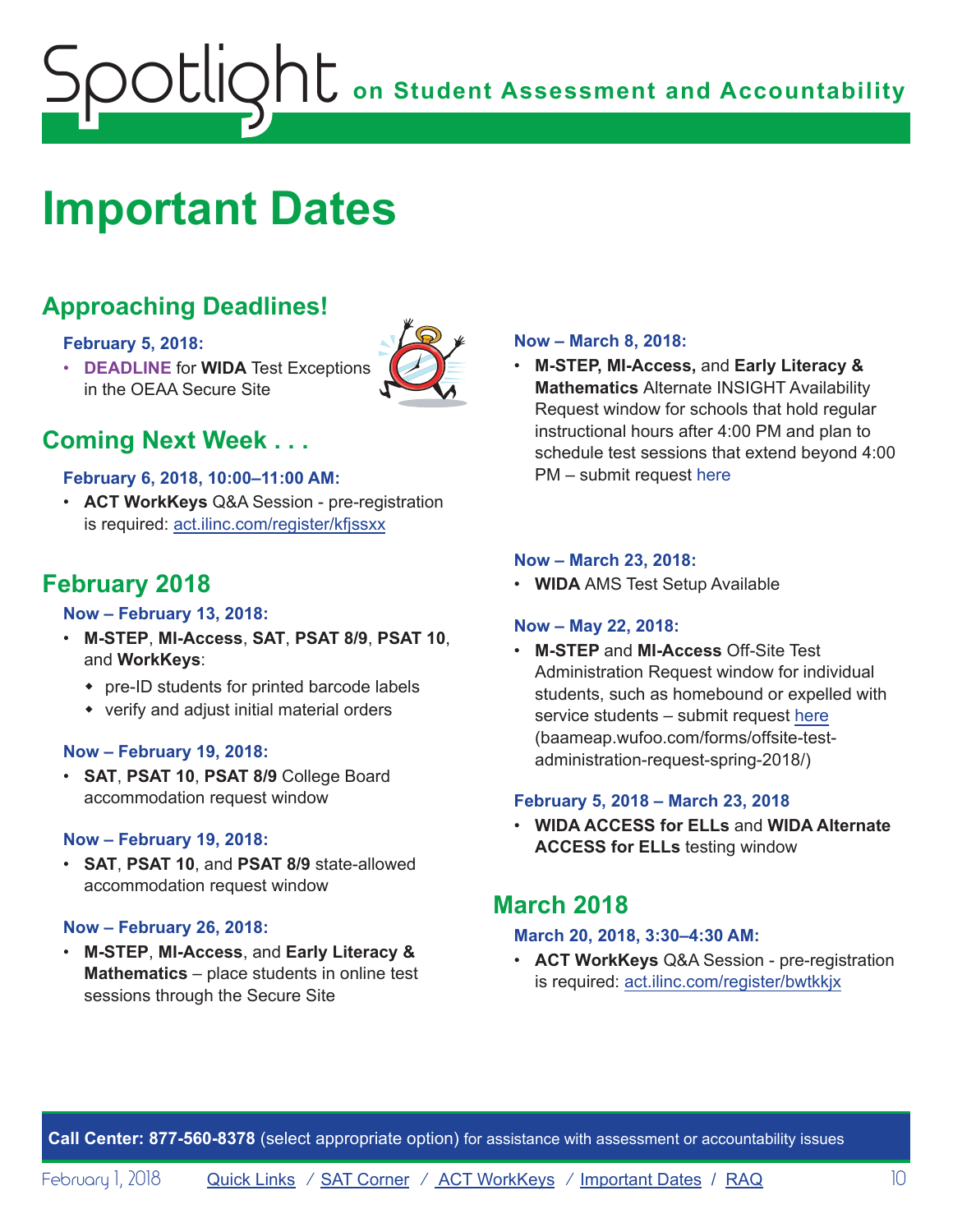# <span id="page-10-1"></span><span id="page-10-0"></span>**Recently Asked Questions . . .**

#### **I currently do not have access to WIDA AMS and need access — how do I get it? Also what role do I request?**

Please refer to the [How do I get Access to WIDA AMS?](http://www.michigan.gov/documents/mde/How_do_I_get_access_to_WIDA_AMS_601677_7.pdf) instructions available on the [Secure Site Training web](http://www.michigan.gov/securesitetraining)  [page](http://www.michigan.gov/securesitetraining) [\(www.michigan.gov/securesitetraining\)](http://www.michigan.gov/securesitetraining) under the **Security** section.

#### **Is it true that I can only test 1% of my students with an alternate assessment?**

Every Student Succeeds Act (ESSA) requires that no more than 1% of all students assessed in a content area for the state may be assessed using an alternate assessment. The individualized Education Program (IEP) team is the decision-making body that determines which assessment a student should take. The IEP team must follow the state guidelines for assessment selection, [Guidelines for Participation in](http://www.michigan.gov/documents/mde/Should_My_Student_Take_the_Alternate_Assessment_556705_7.pdf)  [MI-Access - Should My Student Take the Alternate](http://www.michigan.gov/documents/mde/Should_My_Student_Take_the_Alternate_Assessment_556705_7.pdf) [Assessment?](http://www.michigan.gov/documents/mde/Should_My_Student_Take_the_Alternate_Assessment_556705_7.pdf) located on the [MI-Access web page](http://www.michigan.gov/mi-access) ([www.michigan.gov/mi-access](http://www.michigan.gov/mi-access)) under **Current Assessment Administration**.

Local Education Agencies that exceeded 1% in 2017 must submit a [justification form](http://www.michigan.gov/documents/mde/1PctCap_Justification_Form_Final_609993_7.pdf) to their Intermediate School District (ISD). This form is located on the [MI-Access web page](http://www.michigan.gov/mi-access) ([www.michigan.gov/mi-access](http://www.michigan.gov/mi-access)) under **What's New.**

ISDs will send a summary for each ISD to the state. Both the state and ISD will use this information to develop and prioritize technical assistance. Individual schools and teachers should not try to make decisions about assessment participation solely to try and stay within the 1%. To do so would be violating the provision that the IEP team make the decision on assessment selection.

#### **Are we required to test homebound students?**

Yes, homebound students who are receiving services are required to test. An [Off-Site Test Administration](https://baameap.wufoo.com/forms/offsite-test-administration-request-spring-2018/)  request located on any of the assessment web pages, under **Current Assessment Administration** can be submitted to test the student in an Off-Site location.

*(Continued on next page)*



**Call Center: 877-560-8378** (select appropriate option) for assistance with assessment or accountability issues